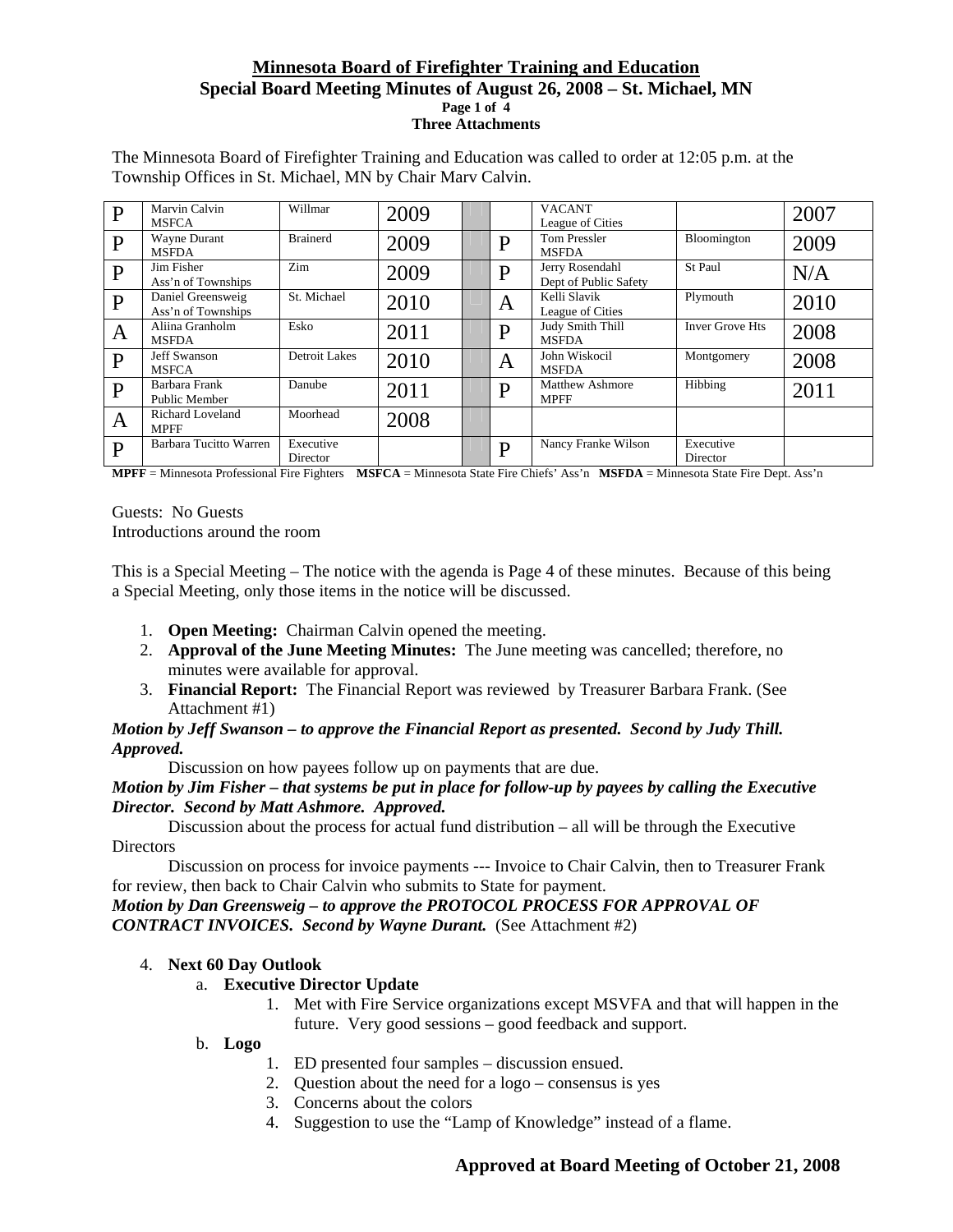### **Minnesota Board of Firefighter Training and Education Special Board Meeting Minutes of August 26, 2008 – St. Michael, MN Page 2 of 4**

- 5. ED will distribute alternative designs to the Board via Email for discussion at the next Board Meeting.
- c. **Website**
	- 1. Must meet DPS security requirements
	- 2. Working with them to establish a web site that will be linked from SFM
	- 3. Dept of Admin must provide a domain i.e. MnBdFT&E.mn.com Awaiting that assignment
	- 4. Plan to put up a one page website to get started possibly within 2 months.
- d. **Office Space**
	- 1. Marv reported on the discussions around a "virtual" office and the possibility of concerns with past applicants that were not selected because they did not meet the office criteria.
	- 2. ED presented a location suggested by the State in Elk River. It would be shared with the Dept of Corrections.
	- 3. It would be a 12 x 12 office with space available for expansion if needed. Costs are very reasonable and would be available in October.

*Motion by Jim Fisher – to accept the recommendation of the Executive Director for the location in Elk River with assurances that all aspects of the RFP are met.. Second by Jeff Swanson. Roll Call vote required:* 

| <b>Marvin Calvin</b>     | Nav<br>X Aye                               |
|--------------------------|--------------------------------------------|
| <b>Tom Pressler</b>      | $X$ Aye<br><b>Nav</b>                      |
| <b>John Wiskocil</b>     | <b>Absent</b>                              |
| <b>Jim Fisher</b>        | Nav<br>$X$ Aye                             |
| <b>Jeff Swanson</b>      | $X$ Aye<br><b>Nav</b>                      |
| Aliina Granholm          | <b>Absent</b>                              |
| <b>Judy Smith Thill</b>  | Nay<br>X Ave                               |
| <b>Richard Loveland</b>  | $X$ Aye<br><b>Nav</b>                      |
| <b>Wayne Durant</b>      | $\underline{\mathbf{X}}$ Aye ______<br>Nav |
| <b>Daniel Greensweig</b> | <b>Abstained</b>                           |
| Kelli Slavik             | Absent                                     |
| <b>Matthew Ashmore</b>   | <b>Nav</b><br>$X$ Aye $_$                  |
| <b>Barbara Frank</b>     | <b>Nav</b><br>X Ave                        |
| <b>Jerry Rosendahl</b>   | Nav<br>Aye.                                |
|                          |                                            |



- e. **Next Steps**
	- 1. ED indicated that they had reviewed past minutes to determine some priorities.
	- 2. ED reviewed the work plan that was distributed at the May  $29<sup>th</sup>$  Meeting and available in the Directors Manual that was distributed.
	- 3. ED presented sample Mission Statements they will be further discussed at the next board meeting.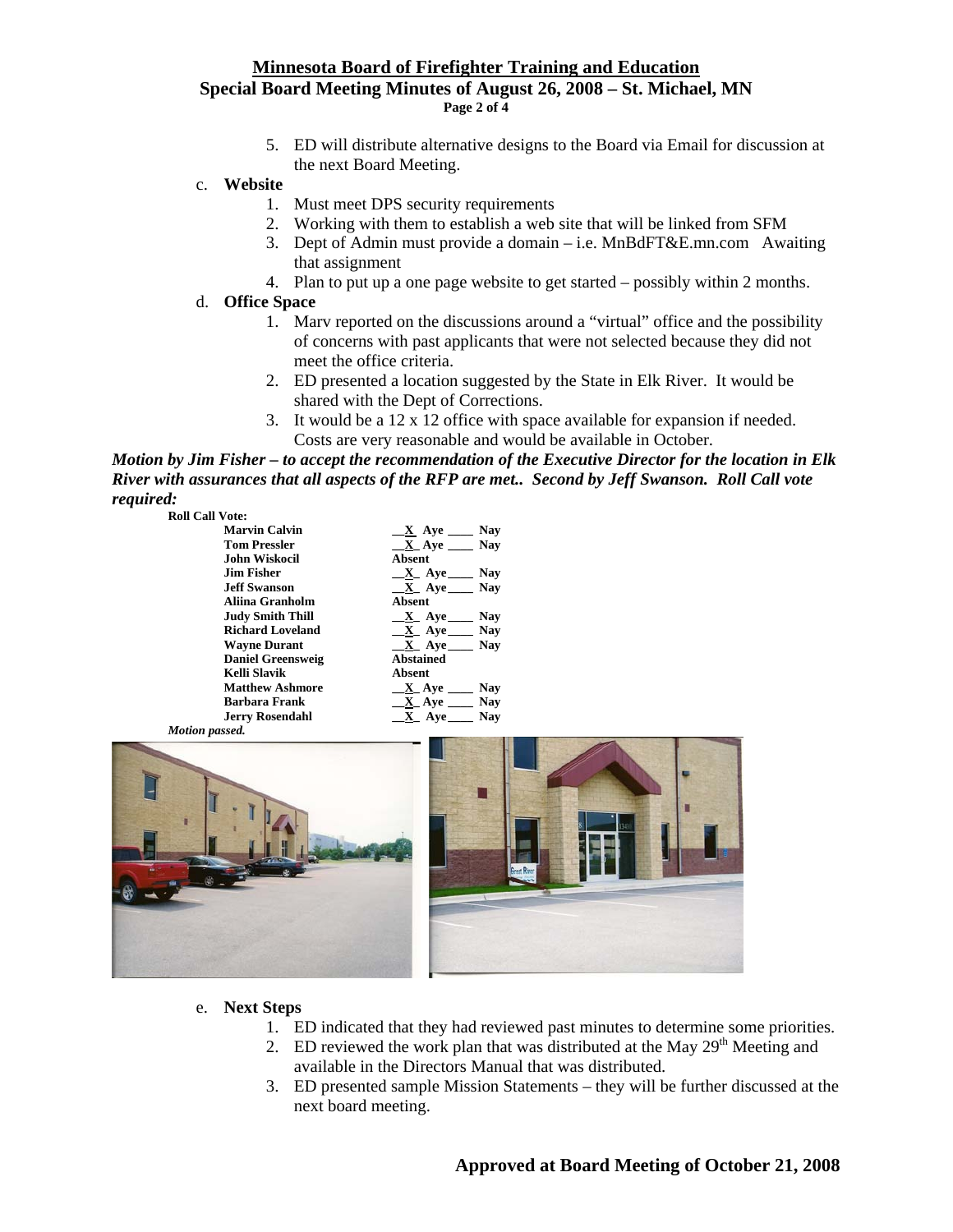### **Minnesota Board of Firefighter Training and Education Special Board Meeting Minutes of August 26, 2008 – St. Michael, MN Page 3 of 4**

### f. **Lap Tops**

1. They were discussed as part of the Financial Report.

### 5. **Old Business**

- a. **Department of Public Safety Grant**
- b. **Report from Training Committee**
	- 1. There was no report from the Training Committee
- 6. **New Business**
	- a. **Election of Vice Chair**
		- 1. Nominations were opened for Vice Chair
		- 2. Dan Greensweig was the only nomination

*Motion by Tom Pressler – that nominations for Vice Chair be closed and a unanimous ballot cast for Dan Greensweig for Vice Chair. Second by Wayne Durant.. Approved unanimously.* 

#### b. **Board Vacancies**

- 1. ED has met with John Hultquist; and, based on their discussion developed a protocol for the appointment process. (See Attachment #3).
- 2. ED directed to continue to investigate and bring back to next Board Meeting.

### c. **Camp Ripley Committees**

## 1. **Approval of Representative for Camp Ripley Build-out Committee**

• Chair Calvin explained the background for the need. He had previously asked Matt Ashmore to attend on the Board's behalf. Matt has attended two meetings. DPS has requested a primary and an alternate.

*Motion by Tom Pressler – that Matt Ashmore and the Executive Director be approved as Primary and Alternate Representative respectively for the Board on the Camp Ripley Build-out Committee. Second by Judy Thill. Approved unanimously.* 

2. **Approval of Representative for Camp Ripley Oversite Committee**

*Motion by Tom Pressler – that Marv Calvin and the Executive Director be approved as Primary and Alternate Representative respectively for the Board on the Camp Ripley Oversite Committee. Second by Jim Fisher. Approved unanimously.* 

SFM Rosendahl indicated that there are few restrictions on attendees; therefore, if Marv cannot make it on short notice, the ED or another member of the Board could fill in.

## 7. **Adjournment**

### **Meeting was adjourned at 2:02 p.m.**

Respectfully Submitted,

Tom Pressler, Secretary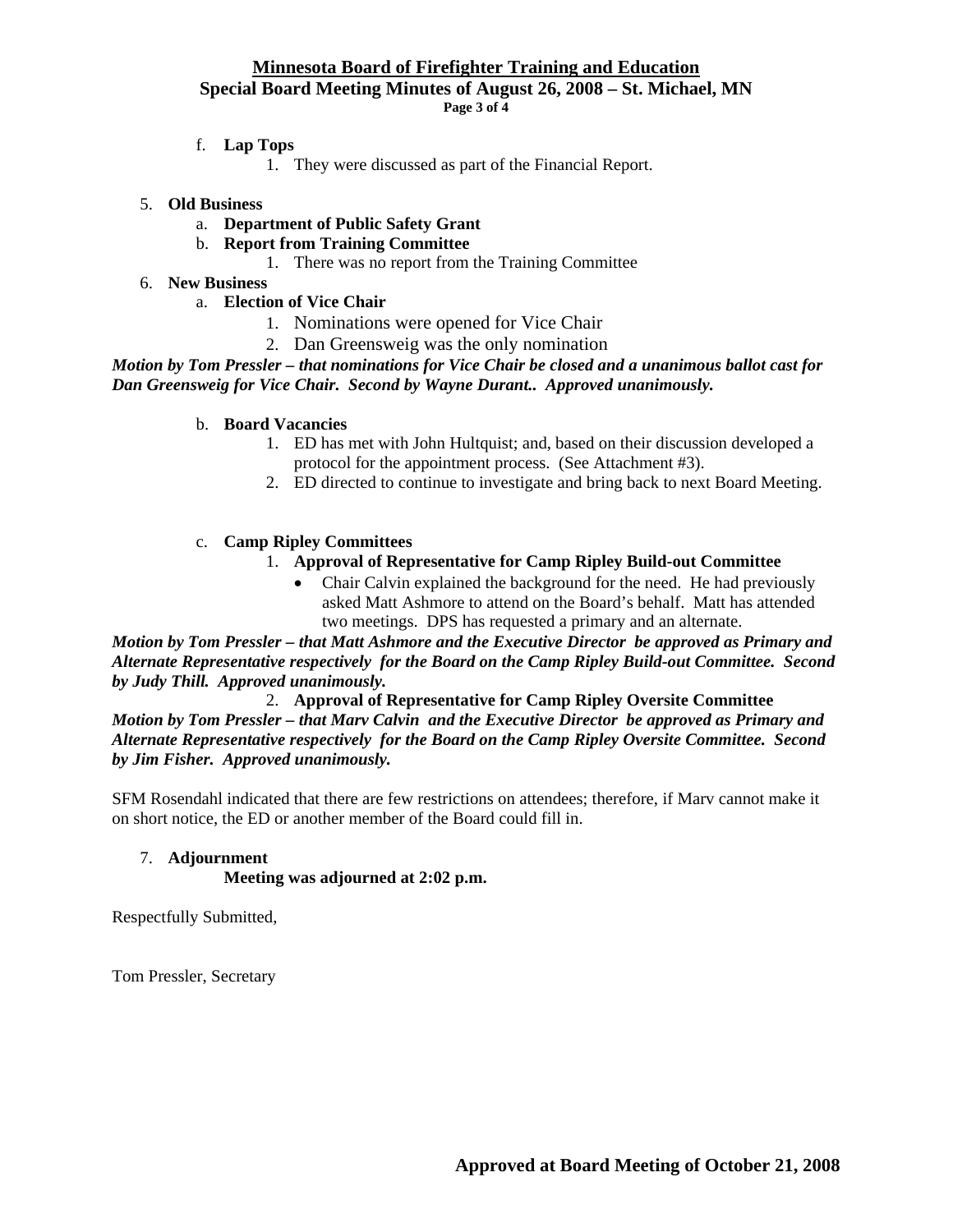## **Minnesota Board of Firefighter Training and Education Special Board Meeting Minutes of August 26, 2008 – St. Michael, MN Page 4 of 4**

# **The Minnesota Board of Fire Training and Education will meet in a Special Meeting at**:

**Minnesota Association of Townships Office 805 Central Ave East St Michael, Minnesota Tuesday, August 26, 2008** 

- **12:00) 1. Open Meeting**
- **(12:05) 2. Approval of the June Meeting Minutes**
- **(12:10) 3. Financial Report**
- **(12:15) 4. Next 60 Day Outlook**
	- o **Executive Director Update**
	- o **Logo**
	- o **Website**
	- o **Office space**
	- o **Next steps**
	- o **laptops**
- **(12:50) 5. Old Business**
	- o **Department of Public Safety Grant**
	- o **Report from Training Committee**
- **(1:00) 6. New Business**
	- o **Election of Vice Chair**
	- o **Board Vacancies**
	- o **Camp Ripley Committees**
		- ‐ **Approval of Representative for Camp Ripley Build‐out Committee**
		- ‐ **Approval of Representative for Camp Ripley Oversite Committee**

## **(1:30) 7. Adjournment**

Respectfully Submitted,

Tom Pressler, Secretary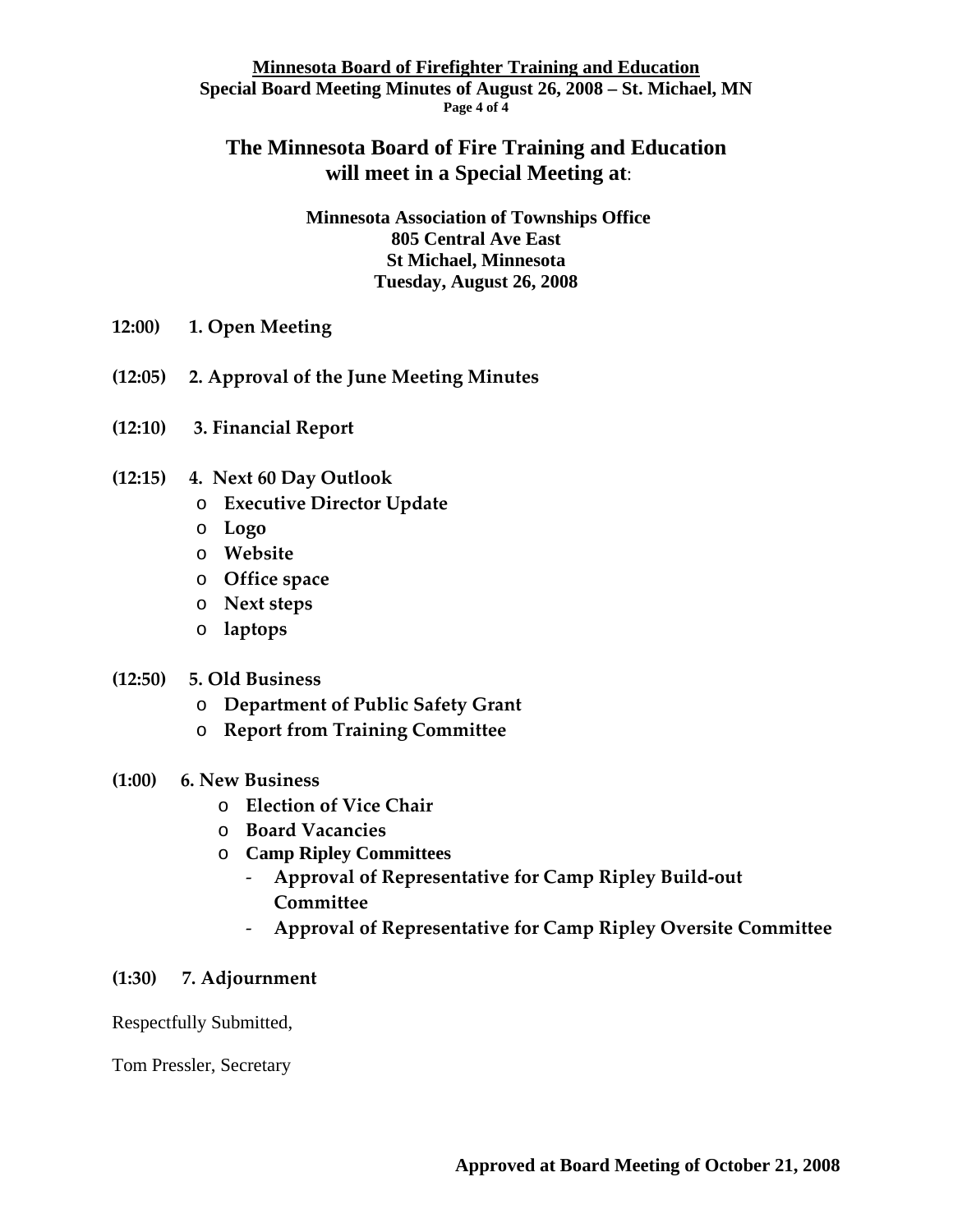## **Minnesota Board of Firefighter Training and Education Special Board Meeting Minutes of August 26, 2008 – St. Michael, MN Attachment #1**

### **Finance Report 8-26-08**

| <b>Current Budget</b><br>July 1, 2008 to June 30, 2009                                        |             | \$245,000.00                                                    |
|-----------------------------------------------------------------------------------------------|-------------|-----------------------------------------------------------------|
| <b>Executive Director's Budget</b>                                                            |             | \$214,600.00<br>\$30,400.00                                     |
| <b>Projected Revenue</b>                                                                      |             |                                                                 |
| July 1, 2009 to June 30, 2010                                                                 |             | \$1.3 million                                                   |
| July 1, 2010 to June 30, 2011                                                                 |             | \$1.3 million                                                   |
| Elk River site yearly<br>Office Furniture (estimate)<br>Laptops $(2)$<br>Docking Stations (2) |             | 2,500.00<br>S.<br>\$10,000.00<br>2,400.00<br>\$<br>\$<br>340.00 |
| <b>LCD</b> Projector                                                                          | \$900.00 to | \$ 1,400.00<br>16,640.00                                        |

Grant dollars \$ 5,000.00

 ED can search out grants for various activities, and accreditation/qualifying course and instructor processes.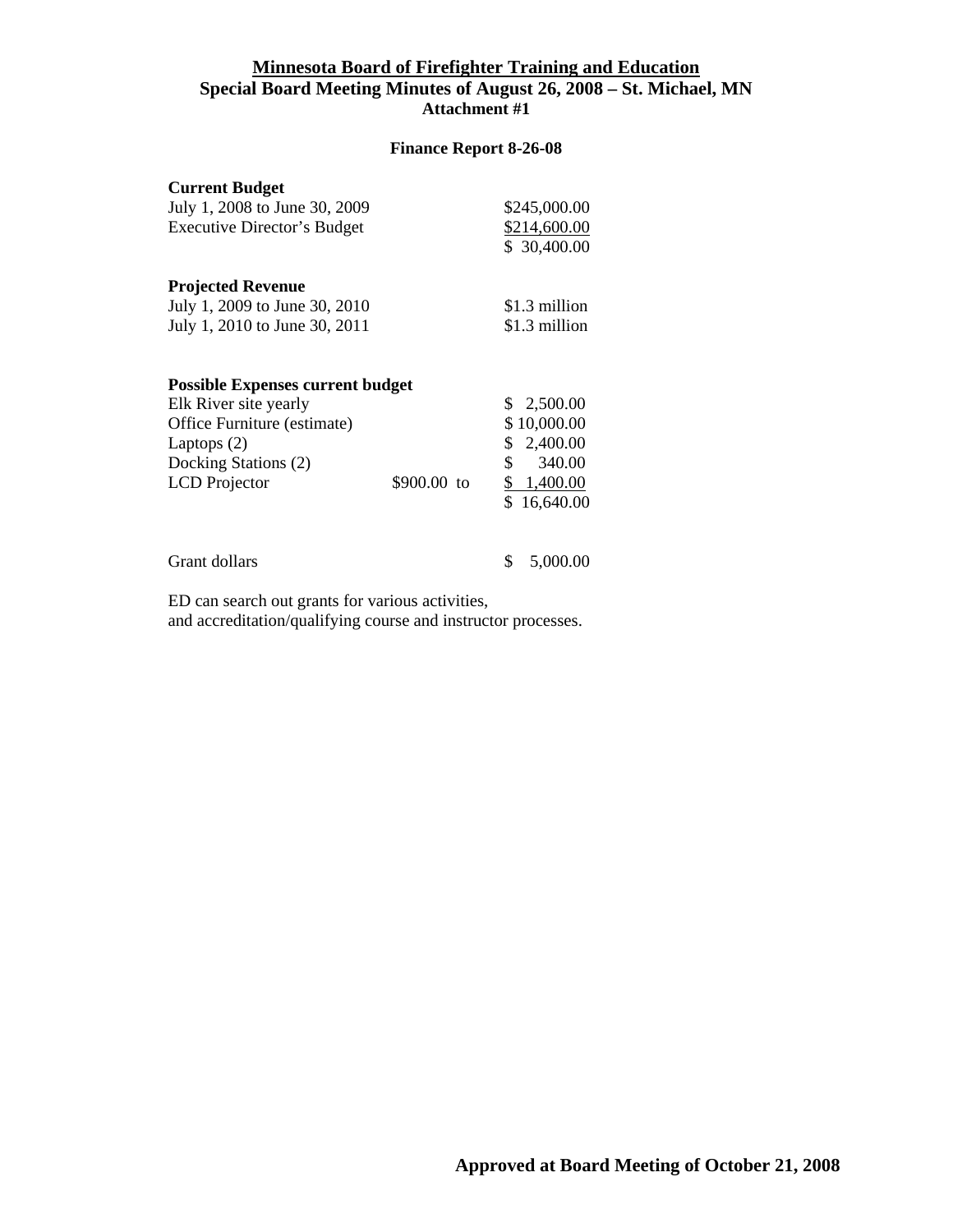## **Minnesota Board of Firefighter Training and Education Special Board Meeting Minutes of August 26, 2008 – St. Michael, MN Attachment #2**

### **Protocol Process for Approval of Contractor Invoice**

## August 2008

- 1. Contractor will electronically send Board Chair the invoice that will include: listing compensated hours worked by categories in items  $1 - 13$  and listing itemized expenses. Assigned state codes and vendor number will be included on the invoice
- 2. Chair will forward to Treasurer for review.
- 3. Board Chair will approve and send electronically with a written approval to the appropriate state contact. Marlys Gardner, Accounts Payable Supervisor Email: [marlys.gardner@state.mn.us](mailto:marlys.gardner@state.mn.us) Telephone: 651 201-7022
- 4. Board Chair will mail hard copy to the state contact.

Marlys Gardner Dept of Public Safety Accounts Payable Supervisor 444 Cedar St Ste 125 St Paul, MN 55101 FAX 651 282-6586